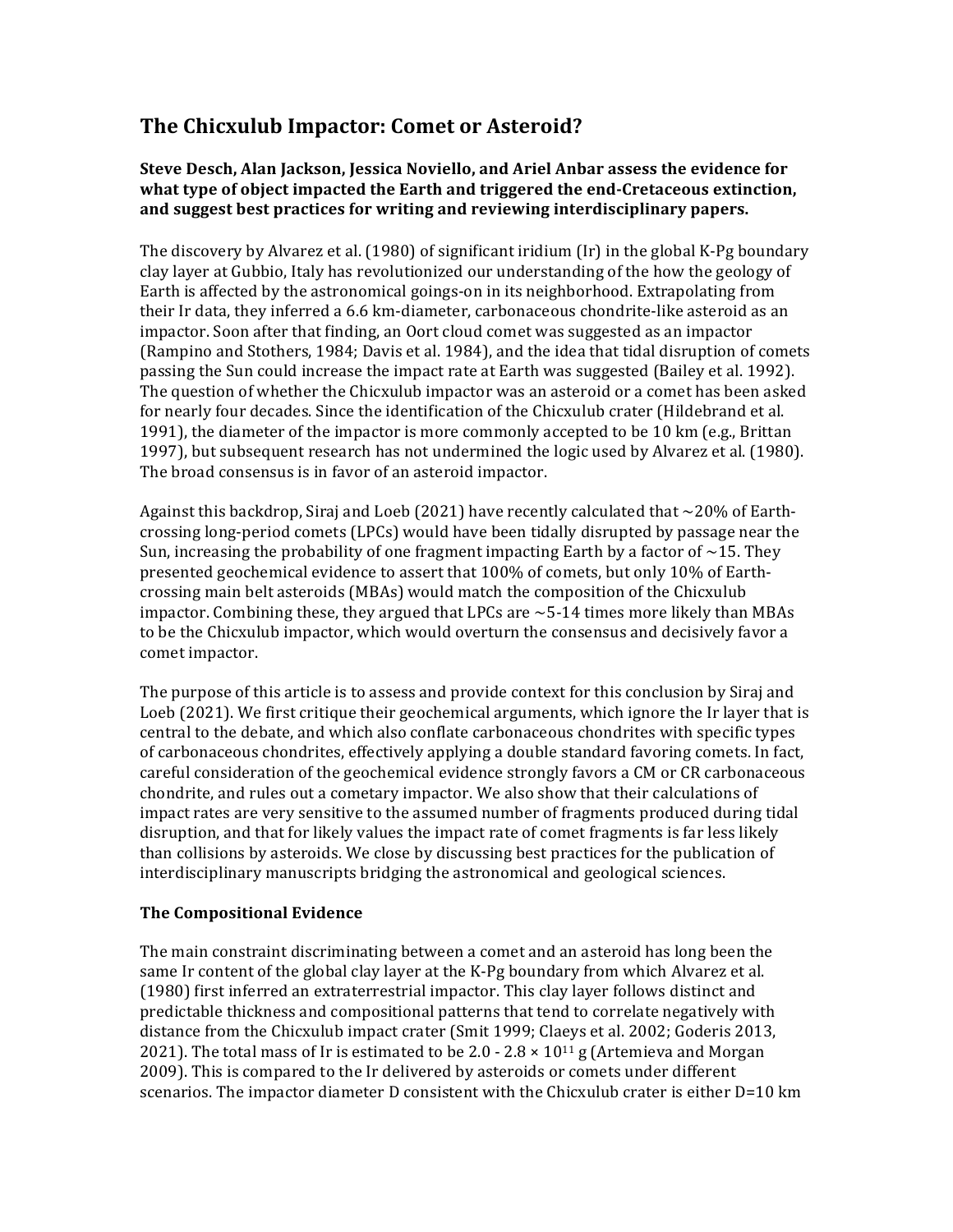for an asteroid, or D=7 km for a comet, which generally collides at higher velocity (Brittan 1997). Brittan (1997) demonstrated that a D=10 km carbonaceous chondrite-like asteroid would deliver  $\approx$ 2.3  $\times$  10<sup>11</sup> g of Ir, very satisfactorily matching the requirement. In contrast, a D=7 km comet is estimated to deliver only  $\sim$  0.1  $\times$  10<sup>11</sup> g of Ir, because it is smaller and half ice. On this basis alone, an asteroid is strongly favored as the impactor, and a comet is practically ruled out.

Siraj and Loeb ignored the Ir constraint, but do consider that the Chicxulub impactor had a composition like carbonaceous chondrites. In doing so, however, they missed the distinctions between different types of carbonaceous chondrites. Meteoriticists identify several such types: CV, CK, CO, CR, CM, and CI, plus the unusual CH and CB, each type having slightly different chemical and isotopic composition. When considering an asteroid impactor, Siraj and Loeb took the fraction of Earth-crossing MBAs that are C-type (spectrally associated with carbonaceous chondrites) to be  $\sim$  30%, with  $\sim$  40% of those being CM-like (Bottke et al. 2007), concluding that only  $\sim$  10% of MBAs could provide a match to the impactor. Meanwhile, they considered 100% of comets to match carbonaceous chondrites, and did not make further distinctions. This double standard made comets appear  $\sim$ 10 times more likely than asteroids, but comets are at most a factor of  $\sim$ 2 times more likely to be carbonaceous chondrite. Moreover, a careful consideration reveals that the Chicxulub impactor was a particular type of carbonaceous chondrite not matched by comets at all.

Several lines of evidence point to the Chicxulub impactor being either a CM or CR carbonaceous chondrite. The first (noted by Siraj and Loeb) is a fossil meteorite recovered from marine sediments deposited at K-Pg time in the North Pacific Ocean, which is very likely to sample the impactor itself (Kyte 1998). Based on a metal and sulfide content ≈4- 8vol%, an inferred matrix abundance ≈30-60vol%, and the presence of >200 μm inclusions, Kyte (1998) favored a carbonaceous chondrite of type CV, CO, or CR, and allowed for the possibility of CM type despite their lower abundances of opaque minerals. In contrast, CI chondrites have essentially no metal, are > 99vol% matrix, and can be excluded.

The second line of evidence (also cited by Siraj and Loeb) is the excess of the isotope <sup>54</sup>Cr (up to  $\varepsilon^{54}$ Cr  $\approx$  +1.0) that has been measured in the marine clay layer (Shukolyukov and Lugmair 1998; Trinquier et al. (2006). This excess is matched only by certain types of carbonaceous chondrites. CV, CO, or CK chondrites have  $\varepsilon^{54}$ Cr < 1.0, too low to cause this anomaly. Trinquier et al. (2006) calculate the implied mixing fractions of extraterrestrial material in the marine clay layer are roughly 6-19% if it is CM chondrite-like (CR, CH and CB would be similar), and  $\approx$  1.7-2.6% if it is CI chondrite-like. The mixing ratios of impactor to terrestrial materials in the marine clay layer are estimated by other means to be 6.5± 2.7% (Kyte et al. 1980) or  $7.9 \pm 3.8\%$  (Ganapathy 1980), so CM (or CR) chondrites provide a very satisfactory match. A CI composition can be ruled out at the  $\sim$ 99% probability level.

A third line of evidence (not considered by Siraj and Loeb) comes from platinum-group elements (PGEs) in the marine clay layer. The ratios between Pd, Ir, Rh, Ru, and Pt, especially Rh/Ir ratios, strongly favor carbonaceous chondrites of type CM or CO (Goderis et al. 2013). Sufficient data are lacking, but CR chondrites appear consistent as well. But CI chondrites are ruled out by the PGE evidence (Goderis et al. 2013).

A fourth line of evidence (also not considered by Siraj and Loeb) comes from abundances of extraterrestrial amino acids in the K-Pg clay layer. Zhao and Bada (1989) measured the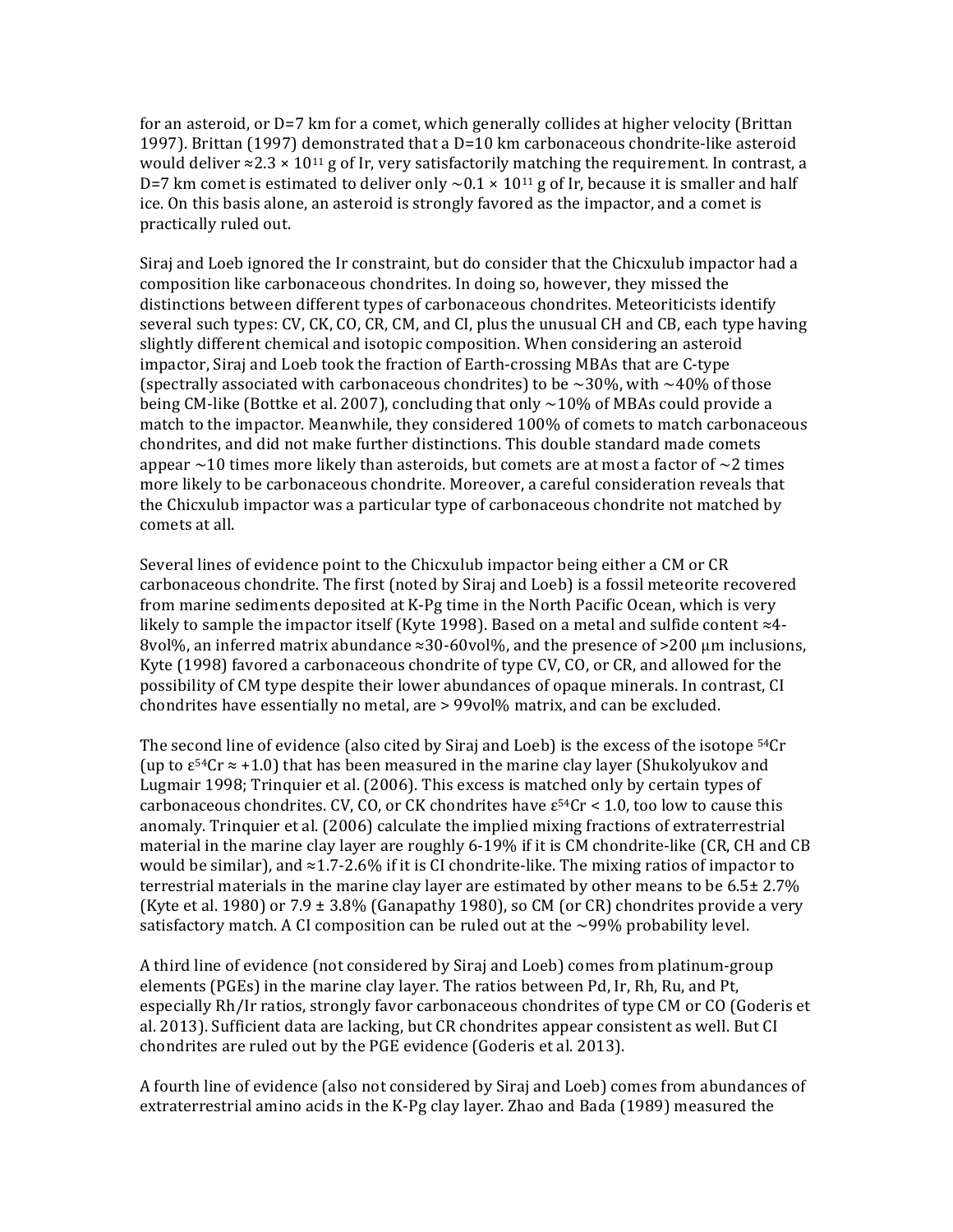abundances of isovaline and  $\alpha$ -amino-isobutyric acid (AIB), two amino acids rare on Earth but common in carbonaceous chondrites. The AIB/Ir mass ratios were inferred to be  $>100$ in the clay layer, roughly comparable to the levels found in CM2 and CR2 chondrites, which have  $\sim$ 700 ppb Ir (Wasson and Kallemeyn 1988) and  $\sim$ 5,000 - 50,000 ppb AIB (Glavin et al. 2010). The AIB: isovaline ratios in the clay layer,  $\approx$  2-4 (Zhao and Bada 1989), also are roughly consistent with the ratios,  $\approx 2.0$ , in CM2 and CR2 chondrites (Glavin et al. (2010). Significantly, the AIB abundances of CI chondrites are  $\leq$  1000 ppb (Glavin et al. 2010), and the *total* amino acid contents of CV, CK, CO, CB chondrites are < 1000 ppb (Elsila et al. 2016), so all other carbonaceous chondrites (except CH) can be excluded.

These lines of evidence are reviewed in **Table 1**. The PGE and amino acid data, combined with the  $\varepsilon^{54}$ Cr and fossil meteorite evidence, point strongly to the Chicxulub impactor having a carbonaceous chondrite composition of type CM or CR in particular. All other types, especially CI chondrites, can be ruled out. At first this constraint would seem very restrictive: CM and CR chondrites comprise only a few percent of intact meteorite falls. But intact falls represent a very small fraction, << 1%, of the total meteoritic material striking the Earth (Bland 1996). Micrometeorites collected in Antarctica are overwhelmingly associated with CM and CR chondrites (Engrand and Maurette 1998). All this suggests that CM and CR chondrites are perhaps more representative of asteroids reaching Earth but are simply underrepresented among intact meteorite falls. At any rate, the  $\sim$ 40% of carbonaceous chondrites that are of type CM should be considered a reasonable match to the Chicxulub impactor. The fraction of Earth-crossing asteroids that are C-type is closer to 50% (Morbidelli et al. 2020), so the fraction of MBAs striking Earth that would match the impactor's composition is not  $\sim$  10%, but in fact at least 20%.

**Table 1**: Comparison of different carbonaceous chondrite types with geochemical and other constraints from the fossil meteorite, the 54Cr anomaly, platinum-group elements, and amino acid abundances in the K-Pg clay layer. Only CM and CR chondrites provide a match.

| Constraint         | CV  | CK | CO  | <b>CH</b> | CB  | <b>CM</b> | CR   | <b>CI</b> |
|--------------------|-----|----|-----|-----------|-----|-----------|------|-----------|
| Fossil             | yes | ?  | yes | no        | no  | yes?      | yes  | no        |
| Meteorite          |     |    |     |           |     |           |      |           |
| $\epsilon^{54}$ Cr | no  | no | no  | yes       | yes | yes       | yes  | no        |
| PGE                | no  | no | yes | no        | no  | yes       | yes? | no        |
| Amino acids        | no  | no | no  |           | no  | yes?      | yes  | no        |

While Siraj and Loeb demand an asteroid match a CM composition, they only demand that a comet match a carbonaceous chondrite composition generally, and point to the *Stardust* comet return sample having a 'carbonaceous chondrite' composition (Zolensky et al. 2008) to assert that 100% of comets do. But comets are only reasonably a match to CI chondrites. As reviewed by Campins and Swindle (1998), cometary materials must be identified with a meteorite type that is rare  $\leq 10$  in our collections), dark, weak and friable, with low density, containing anhydrous silicates, and no chondrules. Almost all of these criteria are uniquely met by CI chondrites; in contrast, all other known carbonaceous chondrites, including CM, violate most of these constraints. Gounelle et al. (2006) made a strong case that the CI chondrite Orgeuil, whose fall was observed in 1864, originated from a Jupiter family comet and that CI chondrites may represent cometary materials generally. The protoplanetary disk model of Desch et al. (2018) predicts that the known carbonaceous chondrites formed roughly at Jupiter's orbit, except for CI chondrites, which must originate beyond Saturn's orbit, where comets are expected to form. In truth, comets probably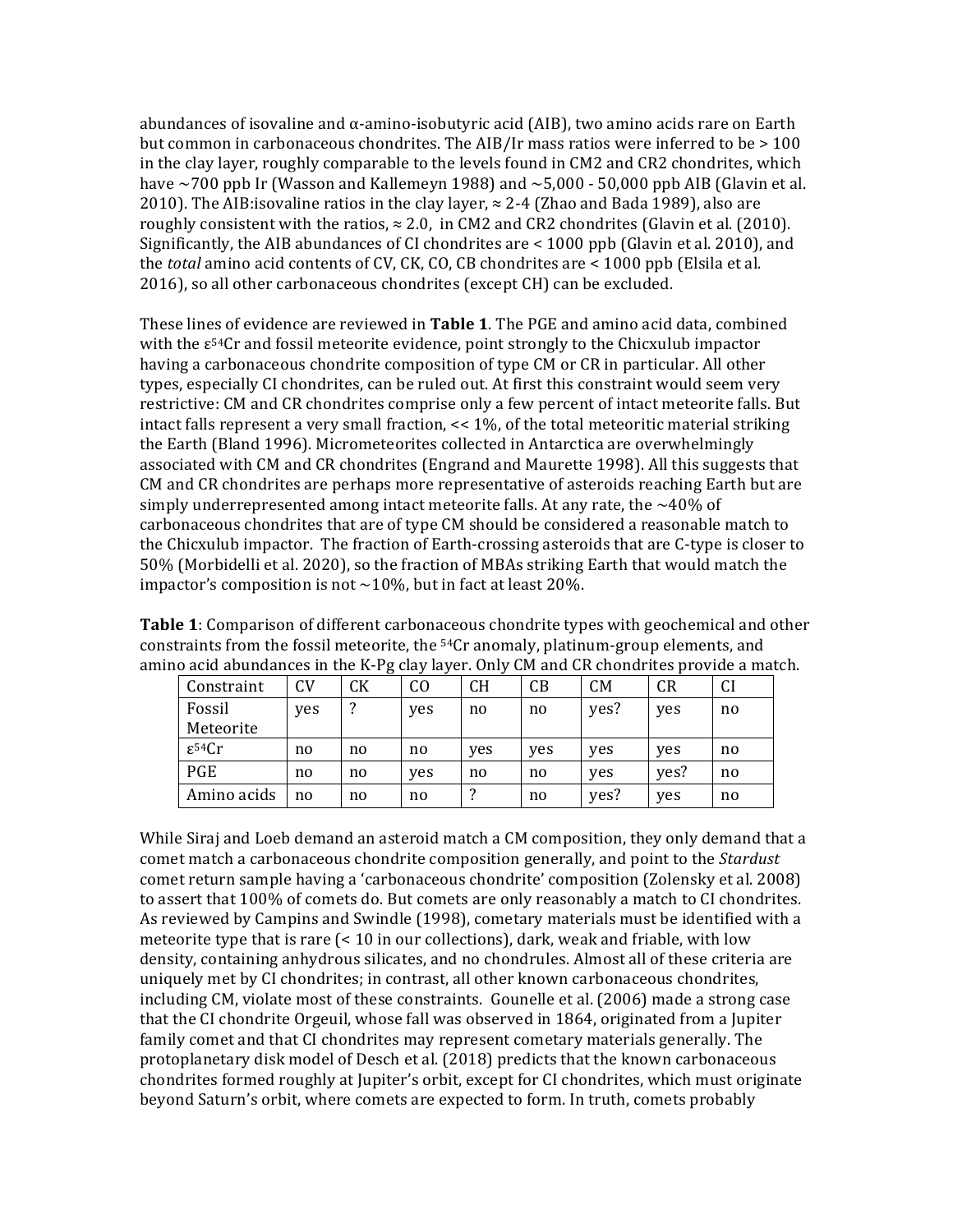sample a mix of both known and unknown carbonaceous chondrites; but if one had to select a known type to represent comets, it would only be CI, and would not be CM.

If the Chicxulub impactor is identified only with carbonaceous chondrites, then  $\sim$  50% of MBAs and perhaps 100% of LPCs would qualify as a match. For comparable impact rates, a comet would be perhaps  $\sim$ 2 $\times$  as likely as an asteroid to be the impactor. But if the Chicxulub impactor must be identified with a CM or CR (but not CI) chondrite, and comets are identified with a CI (but not CM or CR) chondrite, then > 20% of MBAs but ≈0% of LPCs would qualify as a match. Siraj and Loeb only concluded that comets were  $\sim 10 \times$  more likely than asteroids because they conflated carbonaceous chondrites with specific meteorite types, and ignored the Ir evidence.

#### **Impact Rates**

Beyond the geochemical evidence, Siraj and Loeb calculated the impact rates of comets to suggest they would be plausible impactors where asteroids would not be. The case against asteroids is weak. They claimed the background impact rates of MBAs are too low to explain the Chicxulub impact event, and can be dismissed. Yet their first paragraph states both that Chicxulub was the largest impact in the last 250 Myr, and that impacts of MBAs its size (diameter D > 10 km) should occur with mean interval  $t_{MBA} \approx 350$  Myr. Thus the likelihood of a Chicxulub-scale asteroid impactor over the last 250 Myr is > 50%. Just as comet disruption could increase the impact rate, so could collisional disruption of a larger asteroid. Bottke et al. (2007) hypothesized that the breakup of the asteroid 298 Baptistina might have enhanced the MBA impact flux by a factor of 2 over the last  $\sim$ 100 Myr. Siraj and Loeb cite relevant literature to dispute this, but this is a straw man argument. Impact by an asteroid is plausible, even likely, even if Baptistina is an unlikely source.

In contrast, collision with a cometary impactor is only probable if it is a fragment from a larger LPC. The impact rate of Chicxulub-scale comets must be extrapolated from the numbers of smaller comets, but assuming a cumulative size distribution power law with index  $q=2$ , a comet with diameter  $D=7$  km strikes the Earth with mean interval 3800 Myr, making the probability  $\lt 7\%$  that one has impacted in the last 250 Myr. To make the impact more probable, Siraj and Loeb calculated that 20% of LPCs hitting Earth would first pass through the Sun's Roche limit and be tidally disrupted. They cited the evidence of Shoemaker-Levy 9 (Walsh 2018) and crater chains on Ganymede and Callisto (Schenk et al. 1996) to argue that all LPCs should disrupt into a number *N* of equal-sized fragments, increasing the probability of a fragment impacting, by a factor  $E = 0.2 \times N \times (D / 7 \text{ km})^{\frac{1}{q}}$ . However, only those progenitor comets with diameter  $D > N^{1/3} \times (7 \text{ km})$  would yield a Chicxulub-scale impact, so the enhancement factor is  $E = 0.2 \times N \times (N)^{(1-q)/3}$ . The mean interval between impacts by comet fragments capable of making a Chicxulub-sized crater is then  $t_{\text{frag}} \approx 3800$  Myr / *E*.

Assuming the existence of sufficiently large progenitor comets, the impact rate of fragments is maximized by assuming the largest possible value of *N*. Siraj and Loeb implicitly assumed a value *N*= 630, yielding  $E \approx 15$ , so that  $t_{\text{frag}} \approx 260$  Myr. This value of *N* was not well justified, and appears to have been chosen so that a typical size of comet,  $D = 60$  km, would break up into fragments with diameter 7 km, just sufficient to create the largest possible number of Chicxulub-scale impacts. Even so, the impact rate of comet fragments (1 every 260 Myr) would not significantly exceed that of asteroids (1 every 350 Myr). However, the examples of Shoemaker-Levy 9 and the crater chains strongly suggest that comets typically are tidally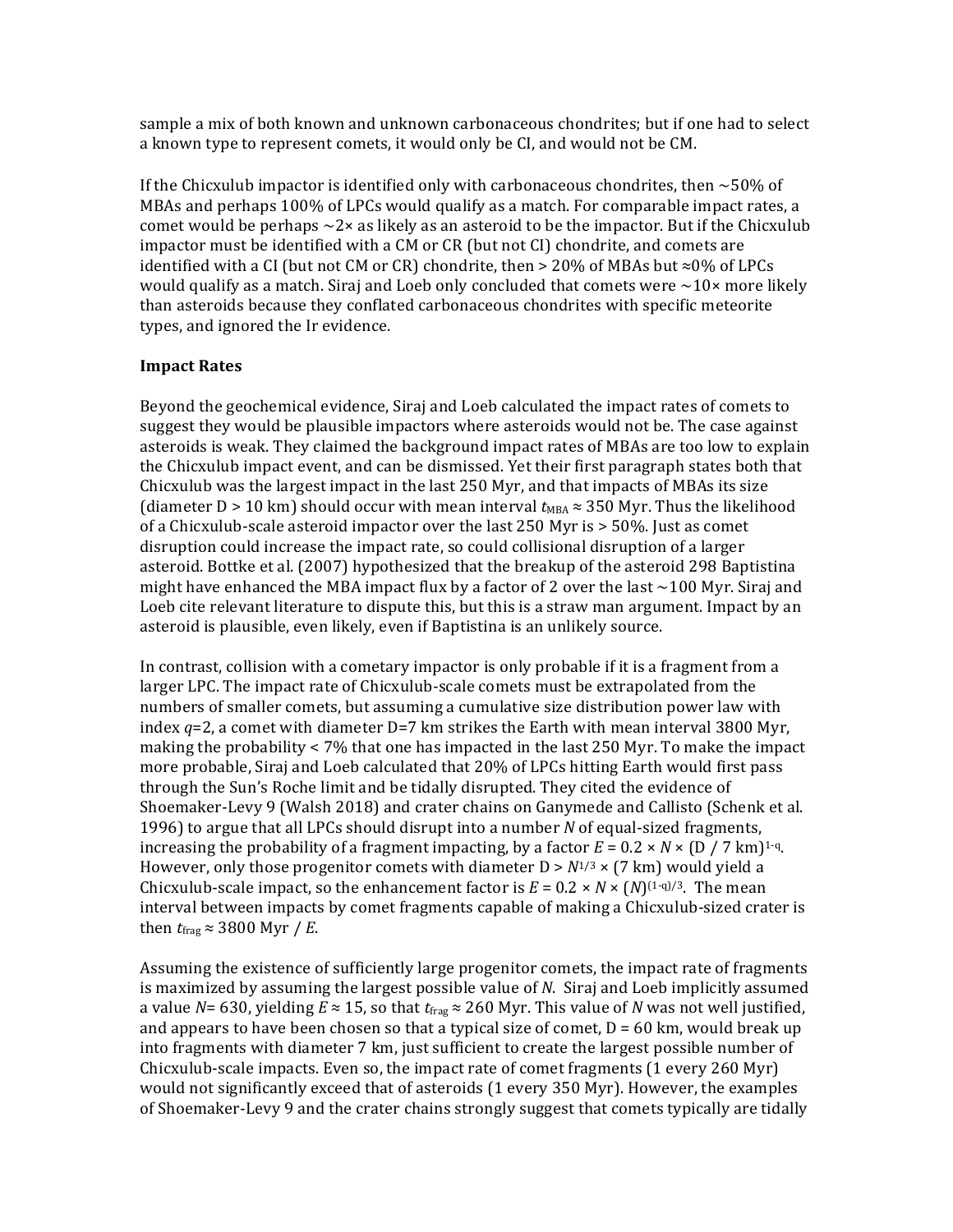disrupted into a much smaller number of fragments,  $N \approx 10$ -30, in which case the mean interval between collisions with comet fragments is 1 every 2000 Myr. Despite the importance of the number of fragments, *N*, Siraj and Loeb did not set it as a free parameter and explore the sensitivity of their results to it or acknowledge this major uncertainty in their calculation.

## **Assessment of Probabilities**

We calculate the relative probability of the Chicxulub impactor being a comet or an asteroid, parameterizing the uncertain value of *N*. The relative probability of a comet impacting is *P*(comet) =  $[1 + t_{frag} / t_{MBA}]^{-1}$ , and of an asteroid is *P*(asteroid) =  $1 - P$ (comet). Without fragmentation,  $P$ (comet) = 8%. For a plausible value,  $N \approx 20$ , the relative probability of a comet is 12% if *q*=2, the slope of the size-frequency distribution for dynamically hot Kuiper belt objects (KBOs); or 22% if *q*=2.9, appropriate for dynamically cold KBOs (Fraser et al. 2014). Only if *q*=2 and *N*>600 would the probability of a comet become comparable to the probability of an asteroid.

We then use Bayes's theorem to combine the above impact rate probabilities with the constraint that the impactor must at least have an unspecified carbonaceous chondrite composition:

 $P$ (comet $|CC|$  =

 $P(CC|comet) \times P(comet) \times [P(C|comet) \times P(comet) + P(CC|asteroid) \times P(asteroid)]^{-1}$ ,

where  $P(CC|a<sub>st</sub> = 50\%$  is the probability of a carbonaceous chondrite composition given an asteroid impactor, and  $P(CC|comet) \approx 100\%$ . The probability of a comet impactor based on just the impact rates and then based on the impact rates and the need to be a carbonaceous chondrite are plotted in **Figure 1** as a function of *N*, the number of cometary fragments per breakup. The requirement that the impactor match a carbonaceous chondrite somewhat increases the likelihood the impactor was a comet (to 21% if *q*=2, *N*=20), but in general a comet still would be less likely unless *N*>600.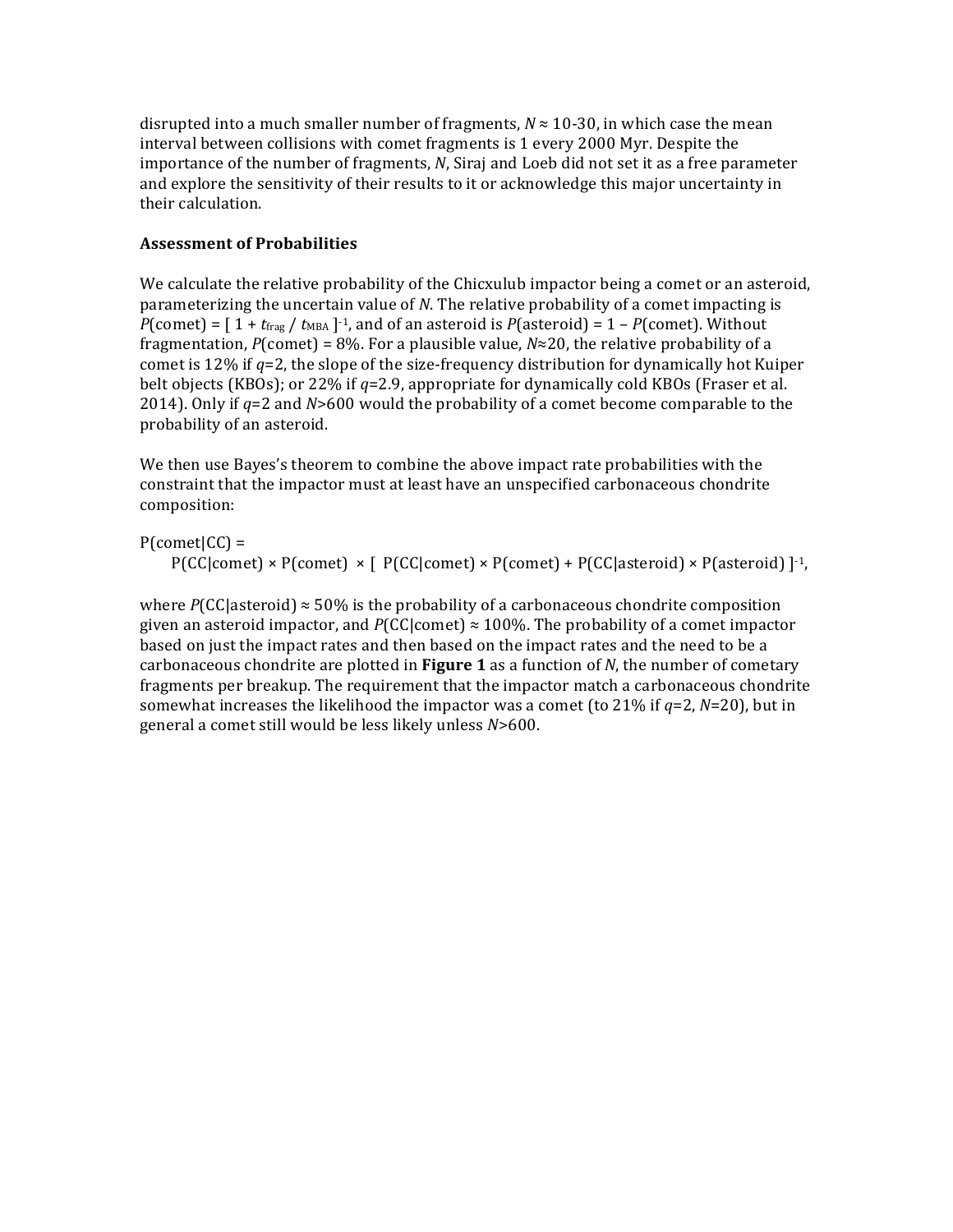

**Figure 1.** Relative probability of impacts (given an impact) by comets as opposed to an asteroid (solid curves), and the relative probability after imposing the constraint that the impactor was a carbonaceous chondrite of unspecified type (dashed lines), as a function of the number of fragments produced during a tidal disruption,  $N$ , for two different values of  $q$ , the exponent in the cometary size distribution. The value of  $N$  is uncertain, but the example of Shoemaker-Levy 9 suggests *N*≈10-30 (shaded bar), in which case a comet is not favored (<50% probability, dashed horizontal line). Including the constraints that the impactor must match a CM or CR carbonaceous chondrite types and supply the Ir in the global clay layer, the probability of a comet is  $\approx 0\%$ .

Of course, if the geochemical criterion is that the impactor must match a CM or CR chondrite composition and/or must match the Ir anomaly, then the probability of an asteroid matching that exact composition is somewhat reduced but is still plausible, whereas a comet can be ruled out. The relative probability of a comet is 0%.

In summary, despite the claims made by Siraj and Loeb (2021), the case for an asteroid impactor is very strong. The enhancement in impact rates of comets due to tidal disruption is sensitive to the number of fragments generated per disruption, *N*, but they did not acknowledge its uncertainty or parameterize this input. Comet fragments are more likely impactors than asteroids only if the number of generated fragments is *N* > 600, the value arbitrarily and with little justification chosen by Siraj and Loeb, but far exceeding the values *N* ≈10-30 suggested by observations of Shoemaker-Levy 9 and crater chains.

Siraj and Loeb (2021) claimed the likelihood of a comet is increased after imposing the constraint that the impactor had carbonaceous chondrite composition; but they applied a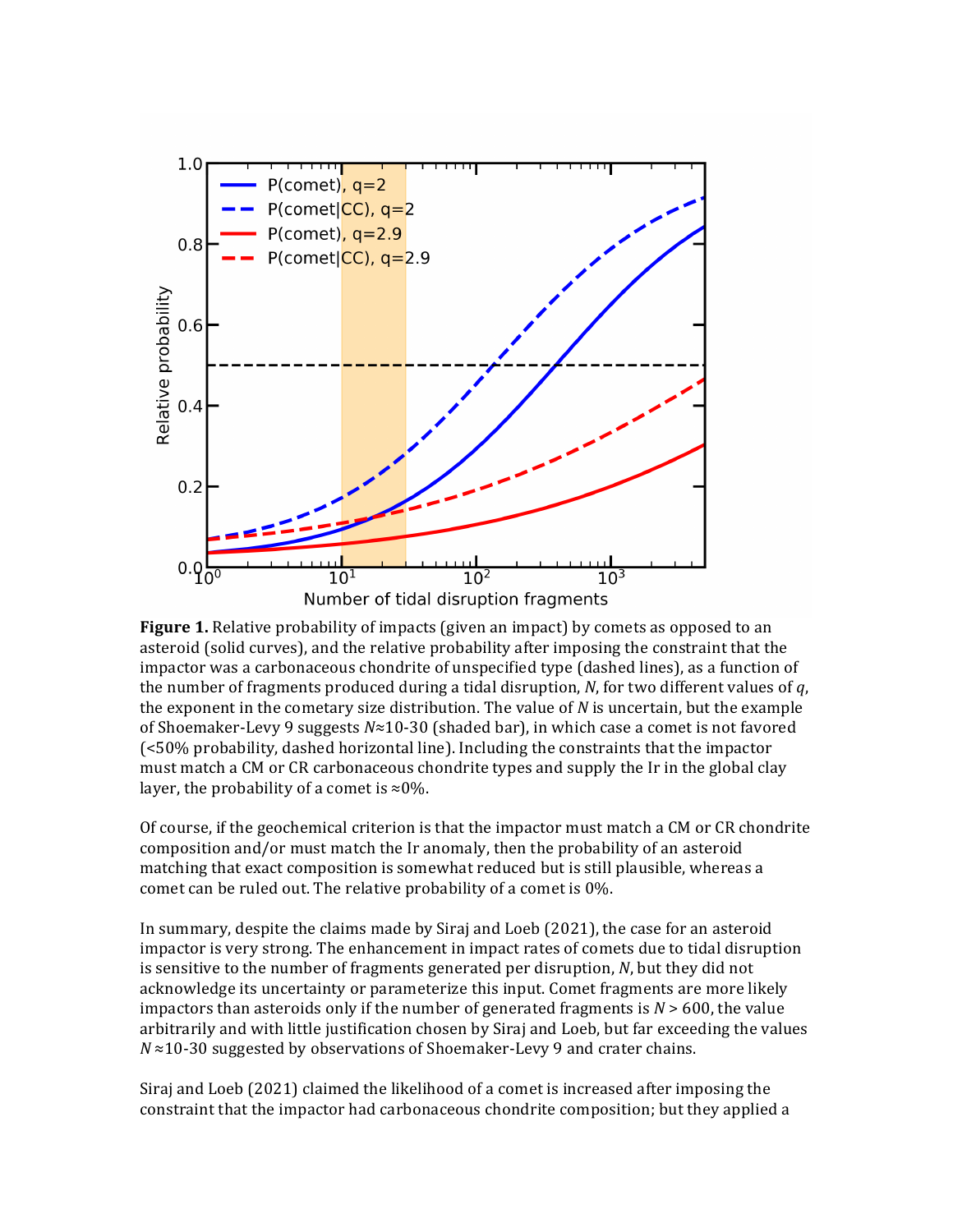double standard by requiring the asteroid impactor to be a CM chondrite, but demanding comets be any particular type of carbonaceous chondrite. In fact, the impactor must be a CM or CR chondrite, and this makes asteroids plausible but rules out comets, which are only strongly associated with CI chondrites. Of course, the observed amount of Ir in the K-Pg boundary clay layer argues in favor of an asteroid but rules out a comet, but this key evidence was ignored entirely by Siraj and Loeb (2021). 

#### **The Challenges of Interdisciplinary Science**

The nature of the Chicxulub impactor is an outstanding problem at the intersection of Earth science and astronomical sciences. Problems like these are of great general interest. As they allow researchers in one field to leverage the results of another, these sorts of investigations should be encouraged. But the fact that the work by Siraj and Loeb (2021) has so many flaws easily rectified by a quick review of the literature highlights many of the challenges to engaging in interdisciplinary science.

One challenge is that despite the greater need to synthesize the literature, there are fewer venues for doing so. While the constraints about which carbonaceous chondrite types match the impactor are all available, these are dispersed among a variety of journals (*Earth and Planetary Science Letters, Geochimica et Cosmochimica Acta, Meteoritics and Planetary Science, Nature, etc*.). It is difficult for an astrophysicist to become fluent in researching this entirely new field of literature, which samples more journals than in astrophysics.

Another challenge is the need to go beyond just accessing information from another field, to understanding the context and significance of that information. In the Internet era, it is easier than ever to learn of findings from another field. It is not as easy, but still possible, to learn the jargon of that field and know how the data were acquired. More difficult still, though, is appreciating the context of the information: What are that field's underlying, unspoken assumptions, and what information is missing? Often there are differences in scientific culture between fields about how they deal with uncertainty, or what constitutes a burden of proof. It is possible and rewarding to engage in interdisciplinary research, but it starts with opening dialogs with researchers in other fields, based on mutual respect and a lot of listening.

Interdisciplinary research also poses challenges to the peer review process itself. It is difficult but necessary to find the needed range of reviewers for papers like the one by Siraj and Loeb (2021), bridging celestial mechanics a*nd* cratering statistics *and* meteoritics *and* geochemistry. That this paper was not reviewed by multiple scientists with expertise across the relevant fields is evidenced in ways both large and small.

For example, a reviewer familiar with geochemistry certainly would have demanded the authors at least *address* Ir. Siraj & Loeb cited Alvarez et al. (1980) for introducing the concept of an impactor, yet seemingly failed to recognize the significance of Ir, or that it is a stringent geochemical constraint key to diagnosing between a comet and an asteroid (Brittan 1997; Artemieva and Morgan 2009), ostensibly the main quest of the paper. It is one of many reasons, beyond impact rates, why asteroids have long been favored over comets, so to not even mention the important constraint of Ir in a paper seeking to revive the debate of comet vs. asteroid is a serious omission that any geochemist would have caught. A referee familiar with meteoritics probably would be needed to catch the significant conflation of CM chondrites with all carbonaceous chondrites. But a reviewer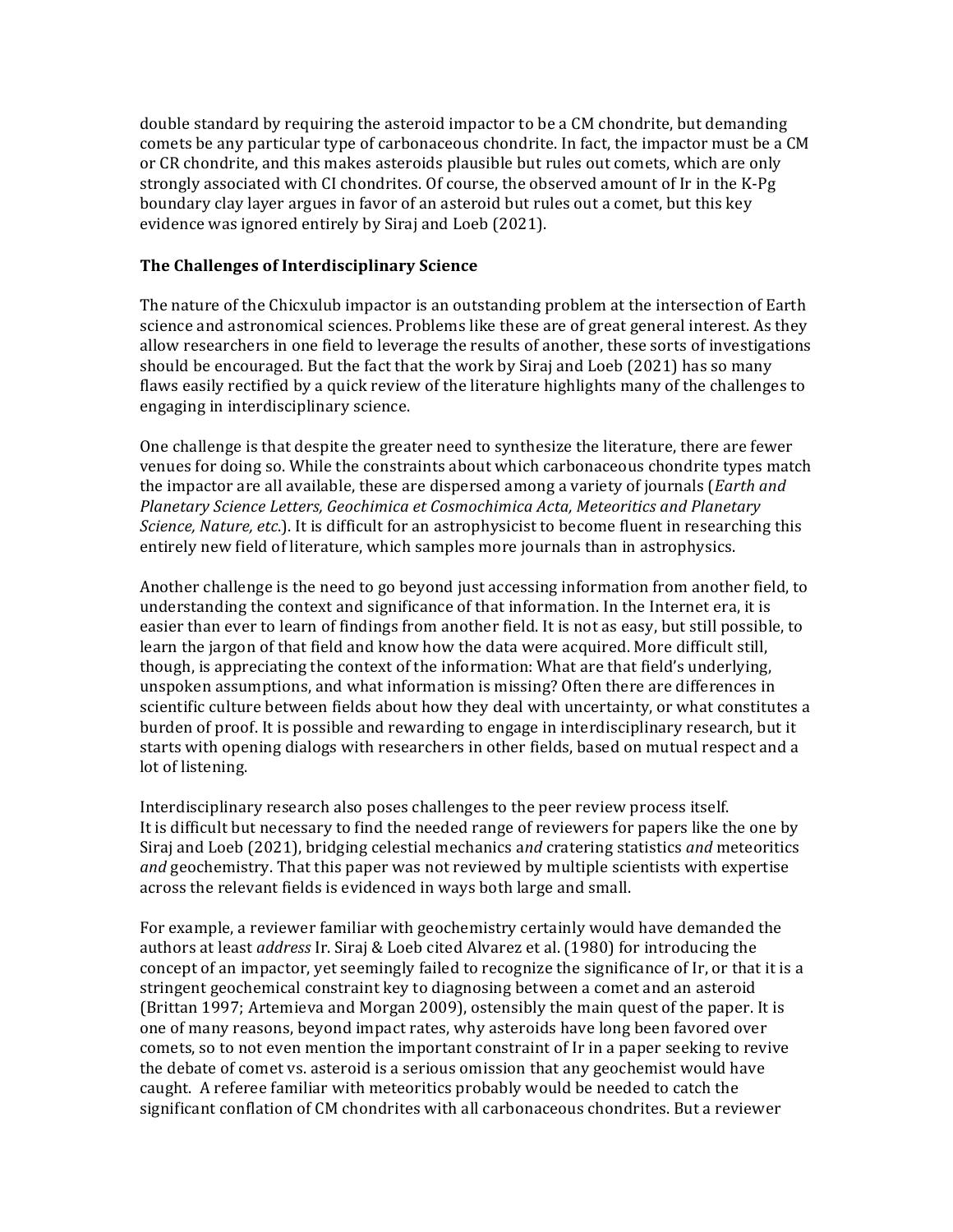with a background in astrophysics and the culture of how models deal with uncertainty, would be most likely to demand that the number of fragments be considered a free parameter, and the sensitivity of the results to that parameter explored. Each of these mistakes severely undercuts the authors' arguments, but only a rare single reviewer would have caught all of them.

Other issues are less substantive but equally telling that the paper was not reviewed by referees from different disciplines. Perhaps it wouldn't take an astrophysicist to catch the logical inconsistency that something happening once per 350 Myr was dismissed as too rare to happen once in 250 Myr. But only someone familiar with asteroids would have noticed the name "Baptistina" was misspelled repeatedly. A geologist would have complained that the defunct term "K-T" was used instead of "K-Pg" (Cretaceous-Paleogene). "K-Pg" has been standard since 2009, and "K-T" is discouraged by the International Commission on Stratigraphy. Likewise, a paleontologist would have objected to the title of the paper, which purports to explore the cause of the 'dinosaur extinction'. While it is commonly accepted that the Chicxulub impact is associated with and likely precipitated the end-Cretaceous mass extinction event that killed  $\sim$  75% of all plant and animal species on land and in the oceans, not just dinosaurs (and, more precisely, just the non-avian dinosaurs), this remains an area of ongoing scholarship (e.g., Schulte et al. 2010; Chiarenza 2020), and at no point did the paper explore the 'dinosaur extinction'. The authors chose a title flashier than the more accurate 'origin of the Chicxulub impactor'; but it is not scientifically rigorous, and a geologist or paleontologist reviewer would have objected.

The solution to the problem of how to review interdisciplinary papers is for journal editors to find reviewers spanning all the disciplines pertinent to the paper, though this is easier said than done. Finding and accommodating multiple reviewers takes longer and is at cross purposes with making manuscripts "swiftly visible." Being deliberative and making a paper's conclusions precise is at cross purposes with making manuscripts "highly discoverable." But these practices must be applied to interdisciplinary papers to ensure they meet the scientific standards of all the fields involved, so that disciplines can build off each other's results.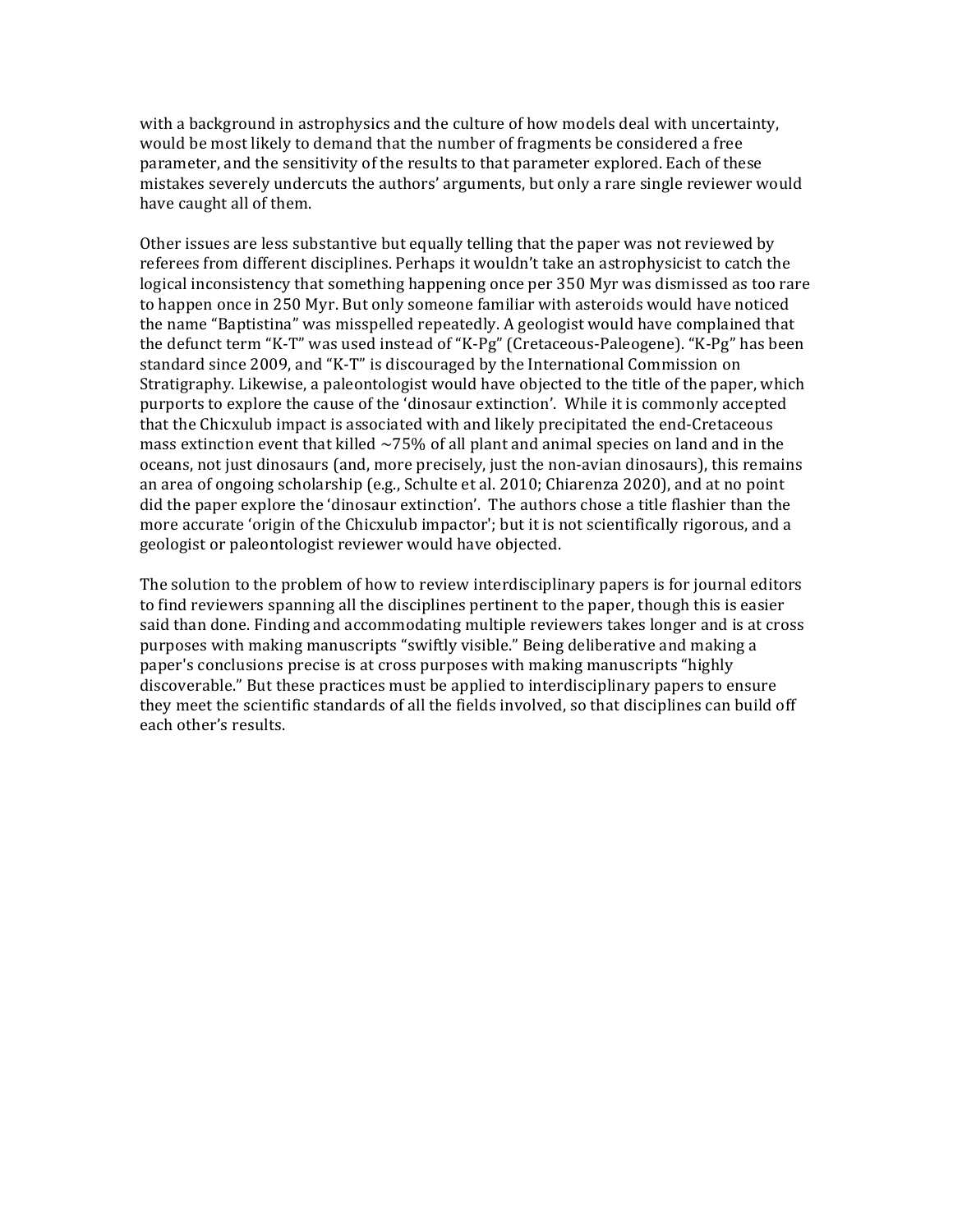#### **References**

Alvarez, L. W., Alvarez, W., Asaro, F., and Michel, H. V. (1980). "Extraterrestrial Cause for the Cretaceous-Tertiary Extinction", *Science* 208, 1095–1108. doi:10.1126/science.208.4448.1095.

Artemieva, N. and Morgan, J. (2009). "Modeling the formation of the K-Pg boundary layer", *Icarus* 201, 768–780. doi:10.1016/j.icarus.2009.01.021.

Bailey, M. E., Chambers, J. E., and Hahn, G. (1992). "Origin of sungrazers - A frequent cometary end-state.", Astronomy and Astrophysics 257, 315-322.

Bland, P. A. (1996). "The flux of meteorites to the Earth over the last 50,000 years", *Monthly Notices of the Royal Astronomical Society* 283, p. 551. doi:10.1093/mnras/283.2.551.

Bottke, W. F., Vokrouhlický, D., and Nesvorný, D., (2007). "An asteroid breakup 160 Myr ago as the probable source of the K/T impactor", *Nature* 449, 48–53. doi:10.1038/nature06070.

Brittan, J. (1997). "Iridium at the K/T boundary - the impact strikes back.", *Astronomy and Geophysics* 38, 19–21.

Campins, H. and Swindle, T. D. (1998). "Expected characteristics of cometary meteorites", *Meteoritics and Planetary Science* 33, 1201–1211. doi:10.1111/j.1945-5100.1998.tb01305.x.

Chiarenza, A. A., Farnsworth, A., Mannion, P. D., Lunt, D. J., Valdes, P. J., Morgan, J. V., & Allison, P. A. (2020). Asteroid impact, not volcanism, caused the end-Cretaceous dinosaur extinction. *Proceedings of the National Academy of Sciences*, 117(29), 17084-17093.

Claeys, P., Kiessling, W. Alvarez, W. (2002). "Distribution of Chicxulub ejecta at the Cretaceous-Tertiary boundary. Spec. Pap. Geol. Soc. Am. 356, 55.

Davis, M., Hut, P., and Muller, R. A. (1984). "Extinction of species by periodic comet showers", *Nature*, vol. 308, 715–717. doi:10.1038/308715a0.

Desch, S. J., Kalyaan, A., and O'D. Alexander, C. M. (2018). "The Effect of Jupiter's Formation on the Distribution of Refractory Elements and Inclusions in Meteorites", *The Astrophysical Journal Supplement Series* 238, 11. doi:10.3847/1538-4365/aad95f.

Elsila, J. E., Burton, A. S., Aponte, J. C., Blackmond, D. G., Dworkin, J. P., and Glavin, D. P. (2016). "The Diversity of Meteoritic Amino Acids: Variations in Abundance and Enantiomeric Composition and Implications for Exobiology", Lunar and Planetary Conference 47, 1533.

Engrand, C. and Maurette, M. (1998). "Carbonaceous micrometeorites from Antarctica", Meteoritics and Planetary Science 33, 565–580. doi:10.1111/j.1945-5100.1998.tb01665.x.

Fraser, W. C., Brown, M. E., Morbidelli, A., Parker, A., and Batygin, K. (2014). "The Absolute Magnitude Distribution of Kuiper Belt Objects", *The Astrophysical Journal* 782, 100. doi:10.1088/0004-637X/782/2/100.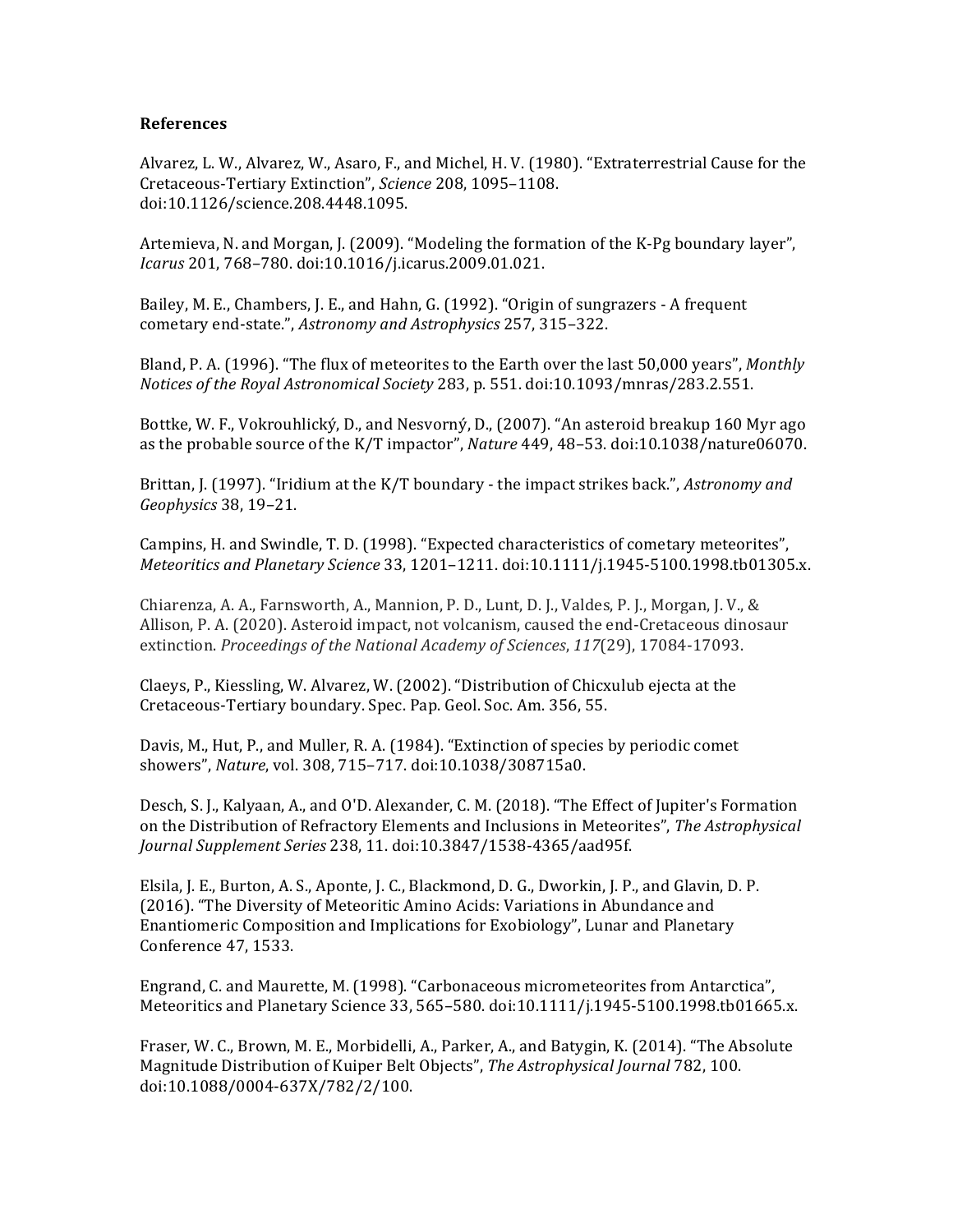Ganapathy, R. (1980). "A Major Meteorite Impact on the Earth 65 Million Years Ago: Evidence from the Cretaceous-Tertiary Boundary Clay", *Science* 209, 921–923. doi:10.1126/science.209.4459.921.

Glavin, D. P., Callahan, M. P., Dworkin, J. P., and Elsila, J. E. (2010). "The effects of parent body processes on amino acids in carbonaceous chondrites", *Meteoritics and Planetary Science* 45, 1948–1972. doi:10.1111/j.1945-5100.2010.01132.x.

Goderis, S. (2013). "Reevaluation of siderophile element abundances and ratios across the Cretaceous-Paleogene (K-Pg) boundary: Implications for the nature of the projectile", *Geochimica et Cosmochimica Acta* 120, 417–446. doi:10.1016/j.gca.2013.06.010.

Goderis, S., et al. (2021). "Globally distributed iridium layer preserved within the Chicxulub impact structure" , Science Advances 7, eabe3647, doi: 10.1126/sciadv.abe3647.

Gounelle, M., Spurný, P., and Bland, P. A. (2006). "The orbit and atmospheric trajectory of the Orgueil meteorite from historical records", *Meteoritics and Planetary Science* 41, 135– 150. doi:10.1111/j.1945-5100.2006.tb00198.x.

Hildebrand, A. R., et al. (1991). "Chicxulub Crater: A possible Cretaceous/Tertiary boundary impact crater on the Yucatán Peninsula, Mexico", *Geology* 19, 867,. doi:10.1130/0091-7613. 

Kyte, F. T. (1998). "A meteorite from the Cretaceous/Tertiary boundary", *Nature* 396, 237– 239. doi:10.1038/24322.

Kyte, F. T., Zhou, Z., and Wasson, J. T. (1980). "Siderophile-enriched sediments from the Cretaceous-Tertiary boundary", *Nature* 288, 651–656. doi:10.1038/288651a0.

Morbidelli, A., et al. (2020). "Debiased albedo distribution for Near Earth Objects", *Icarus* 340, 113631. doi:10.1016/j.icarus.2020.113631.

Rampino, M. R. and Stothers, R. B. (1984). "Geological Rhythms and Cometary Impacts", *Science* 226, 1427–1431. doi:10.1126/science.226.4681.1427.

Schenk, P. M., Asphaug, E., McKinnon, W. B., Melosh, H. J., and Weissman, P. R. (1996). "Cometary Nuclei and Tidal Disruption: The Geologic Record of Crater Chains on Callisto and Ganymede", *Icarus* 121, 249–274. doi:10.1006/icar.1996.0084.

Schulte, P., Alegret, L., Arenillas, I., Arz, J.A., Barton, P.J., Bown, P.R., and Bralower, T.J. (2010). "The Chicxulub asteroid impact and mass extingtion at the Cretaceous-Paleogene boundary," *Science* 327 1241-1218.

Shukolyukov, A. and Lugmair, G. W. 1998. "Isotopic Evidence for the Cretaceous-Tertiary Impactor and Its Type", *Science* 282, p. 927, 1998. doi:10.1126/science.282.5390.927.

Siraj, A. and Loeb, A. (2021) "Breakup of a Long-Period Comet as the Origin of the Dinosaur Extinction", Nature Scientific Reports 11, 3803. doi: 10.1038/s41598-021-82320-2.